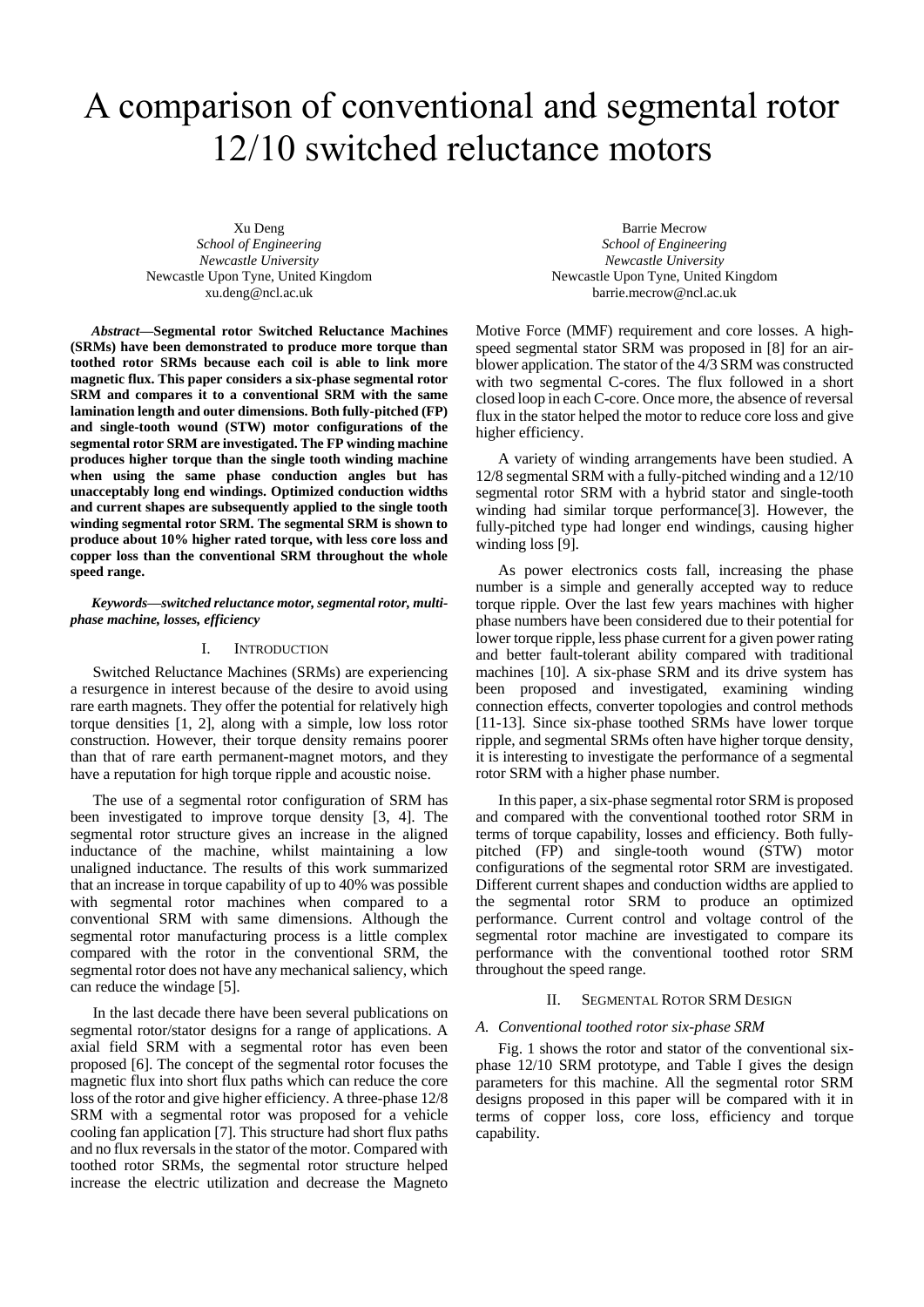





Fig. 1. Six-phase 12/10 SRM prototype: (a) wound stator (b) rotor.

<span id="page-1-0"></span>TABLE I DESIGN PARAMETERS OF THE CONVENTIONAL TOOTHED ROTOR SIX-PHASE SRM PROTOTYPE

| <b>JININI I NUTULIFE</b>      |                    |  |
|-------------------------------|--------------------|--|
| Number of Stator Teeth        | 12                 |  |
| Number of Rotor Teeth         | 10                 |  |
| Axial Length                  | $150.0 \text{ mm}$ |  |
| <b>Stator Outer Diameter</b>  | $150.0$ mm         |  |
| <b>Stator Inner Diameter</b>  | 91.4 mm            |  |
| <b>Stator Core-Back Depth</b> | $11.0 \text{ mm}$  |  |
| <b>Stator Tooth Width</b>     | $11.4 \text{ mm}$  |  |
| Airgap Length                 | $0.5 \text{ mm}$   |  |
| <b>Rotor Outside Diameter</b> | $90.8$ mm          |  |
| Rotor Insider Diameter        | $36.0 \text{ mm}$  |  |
| Rotor Core back Depth         | $18.0 \text{ mm}$  |  |
| Rotor Tooth Width             | $11.4 \text{ mm}$  |  |
| Turns per Phase               | 100                |  |
| <b>Slot Fill Factor</b>       | 0.46               |  |
| <b>Winding Diameter</b>       | $1.4 \text{ mm}$   |  |
| Slot Area                     | $315 \text{ mm}^2$ |  |

# *B. Segmental rotor six-phase SRM*

General topologies of a six phase toothed rotor SRM and a segmental rotor SRM are presented i[n Fig. 2.](#page-1-1) The segmental rotor SRM replaces the conventional, toothed rotor as shown in [Fig. 2\(](#page-1-1)a) with a rotor which is made up of a number of separate magnetically isolated segments as shown in [Fig. 2](#page-1-1) (b).

In order to obtain a basis for comparison, rotor and stator outside dimensions, stator core back, air gap, slot fill factor and lamination stack length of the segmental rotor SRM have been kept identical to those of the conventional toothed rotor SRM design. The design parameters of the segmental rotor SRM are shown in Table II. The segmental rotor SRM has longer tooth tip arcs to achieve a higher flux-linkage in the aligned position, which reduces the slot area from  $315 \text{ mm}^2$  to

270 mm<sup>2</sup> . The conductor diameter of the two SRMs are 1.4mm, corresponding to 44 turns per coil in the segmental machine and 50 turns per coil in the toothed rotor machine.



<span id="page-1-1"></span>Fig. 2. General six-phase 12/10 SRM topologies: (a) conventional toothed rotor SRM (b) segmental rotor SRM.

TABLE II DESIGN PARAMETERS OF THE SEGMENTAL ROTOR SIX-PHASE SRM **PROTOTYPE** 

| 1 NOTOT 11 E                        |                       |  |
|-------------------------------------|-----------------------|--|
| Number of Stator Teeth              | 12                    |  |
| Number of Rotor Teeth               | 10                    |  |
| Axial Length                        | $150.0 \text{ mm}$    |  |
| <b>Stator Outer Diameter</b>        | 150.0 mm              |  |
| <b>Stator Inner Diameter</b>        | 91.4 mm               |  |
| <b>Stator Core-Back Depth</b>       | $11.0 \text{ mm}$     |  |
| <b>Stator Tooth Width</b>           | 12.68 mm              |  |
| Airgap Length                       | $0.5$ mm              |  |
| <b>Rotor Outside Diameter</b>       | 90.8 mm               |  |
| Rotor Depth                         | $9.72$ mm             |  |
| Rotor Tooth Width                   | 11.4 mm               |  |
| Stator Tooth Tip Arc Angle          | $25^\circ$            |  |
| Rotor Tooth Tip Arc Angle           | $27^\circ$            |  |
| Turns per Phase                     | 88                    |  |
| <b>Stator Tooth Tip Taper Angle</b> | $60^\circ$            |  |
| Rotor Segment Taper Angle           | $60^\circ$            |  |
| <b>Slot Fill Factor</b>             | 0.47                  |  |
| <b>Winding Diameter</b>             | $1.4 \text{ mm}$      |  |
| Slot Area                           | $270$ mm <sup>2</sup> |  |
|                                     |                       |  |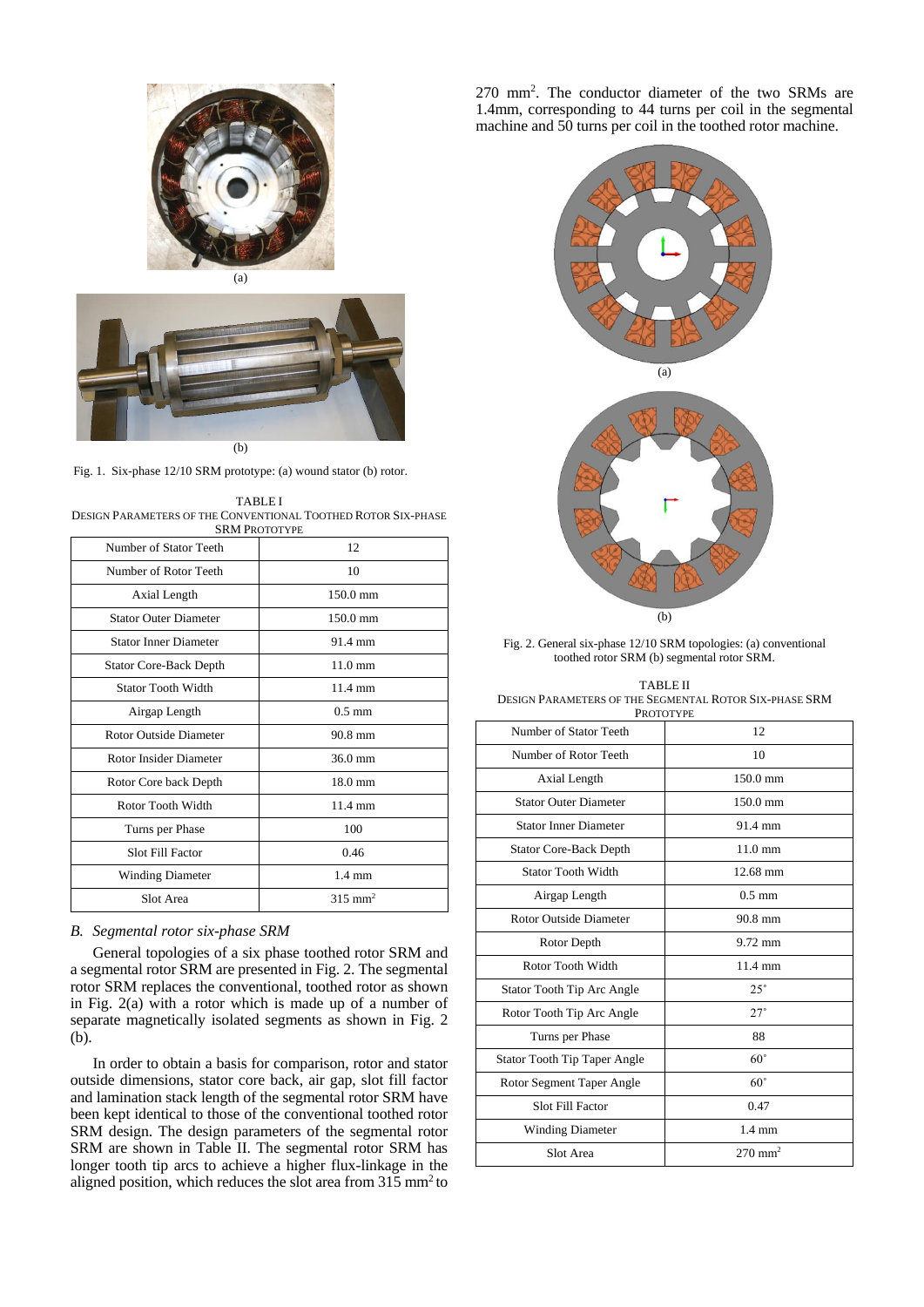### III. FINITE ELEMENT ANALYSIS

### *A. Single-phase excitation*

Finite Element Analysis (FEA) of the conventional toothed SRM winding configurations have been discussed in [11]. In the single-phase excitation simulation, there is a choice of polarities between the two coils of a phase. N-S polarities of a single-phase connection give rise to long flux paths via the full stator and rotor core whilst N-N polarities of excitation give rise to shorter flux paths which link adjacent teeth and create mutual coupling as shown in [Fig. 3](#page-2-0) (a) and (b). However, there are only short flux paths in the segmental rotor SRM (no matter N-S or N-N polarities) as there is no rotor core back providing long flux paths as shown i[n Fig. 3\(](#page-2-0)c) and (d).



<span id="page-2-0"></span>Fig. 3. Single-phase flux distribution at align posotion: (a) N-S connection of toothed rotor SRM. (b) N-N connection of toothed rotor SRM. (c) STW segmental rotor SRM. (d) FPW segmental rotor SRM.

In the STW segmental SRM, the MMF of the active phase is dropped exclusively across its associated stator teeth, two adjacent segmental rotor teeth, air-gap and the adjacent stator teeth. Since the segmental rotor SRM has fewer turns per coil, 12% less MMF can be generated with the same excitation current (15A) and the torque is 11.3% lower than in the conventional SRM, as shown in [Fig. 4.](#page-2-1)The FP segmental SRM has the highest single-phase torque output, which is 58.2% higher than conventional SRM and 78.5% higher than STW segmental rotor SRM.



<span id="page-2-1"></span>Fig. 4. 2D FEA torque output comparison under single-phase excitation.

#### *B. Multi-phase excitation*

Multi-phase excitation 2D FEA is then carried out. The segmental rotor SRM is first simulated with the same current asthe toothed rotor SRM had in [11]. The phase current is 15A and the conduction width is 180˚. Instantaneous torque waveforms are shown in [Fig. 5.](#page-2-2) Torque comparisons are shown in Table III.

The segmental rotor SRM can produce 22.5 N·m average torque, which is 2.2% lower than the toothed rotor N-N connected SRM as the total MMF of segmental rotor SRM is 12.0% less than in the toothed rotor SRM. A FP winding connection is also simulated here as an alternative connection option for the segmental rotor SRM. It can produce 33.4 N·m, which is 48.4% higher than the single tooth winding connection.



<span id="page-2-2"></span>Fig. 5. 2D FEA torque output comparison under mullti-phase excitation.

TABLE III TORQUE PERFORMANCE COMPARISON BETWEEN CONVENTIONAL AND SEGMENTAL SRMS

|                          | Average torque $(N \cdot m)$ Torque Ripple $(\%)$ |      |
|--------------------------|---------------------------------------------------|------|
| <b>Toothed rotor SRM</b> | 23.2                                              | 16.7 |
| STW Segmental rotor SRM  | 22.5                                              | 25.8 |
| FP Segmental rotor SRM   |                                                   |      |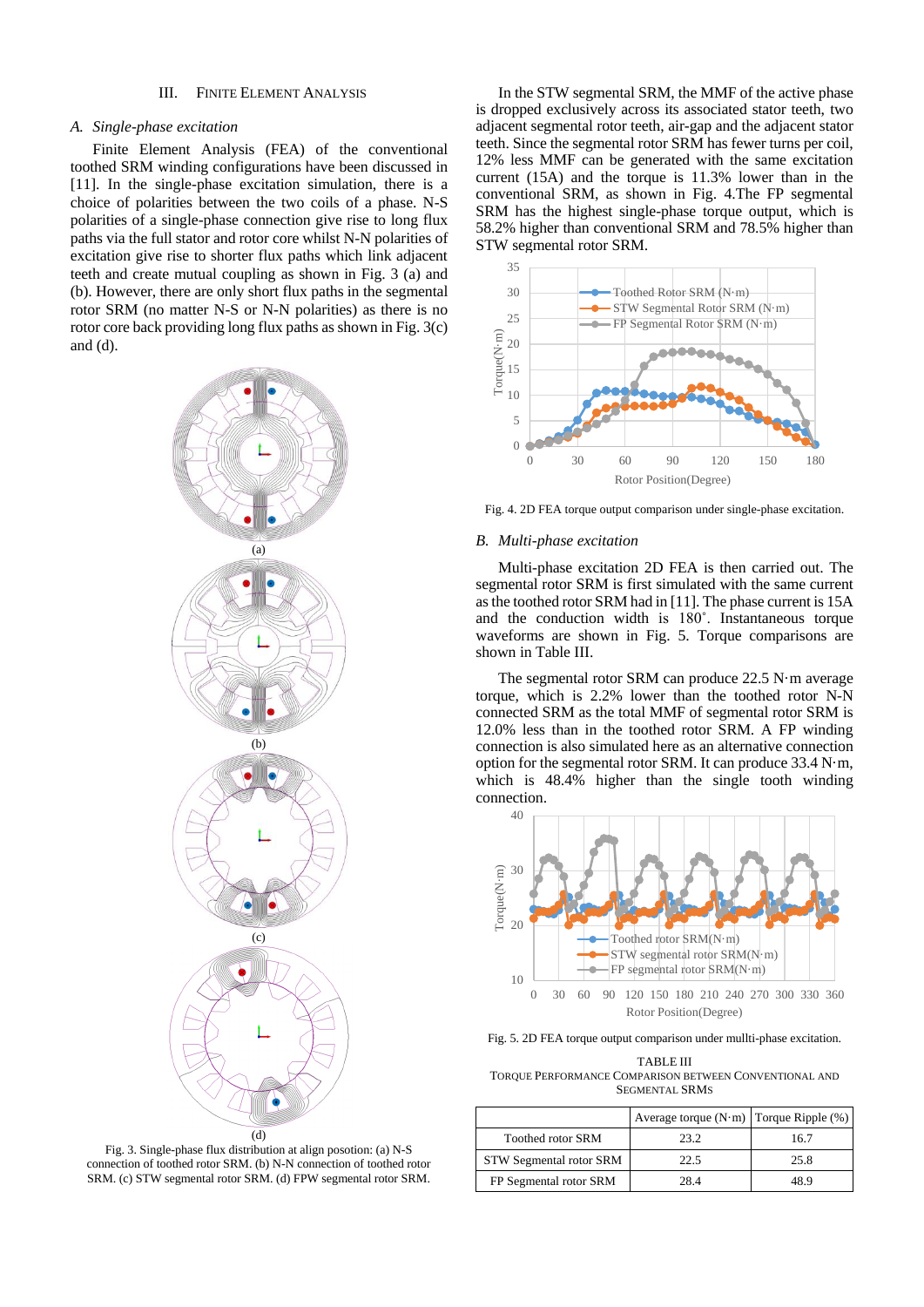2D FEA flux distribution are compared to further explain the torque production difference between two winding arrangements. The flux distributions are shown in [Fig. 6.](#page-3-0) There are always three phases conducting at the same time in the six-phase machine which are the out-going, intermediate and in-coming phases. As shown in [Fig. 6\(](#page-3-0)a), there are six short flux paths around six slots in the machine when it has a FP connection. All three phases generate positive torque during conduction. However, the STW type doesn't fully utilize the MMF. As shown i[n Fig. 6\(](#page-3-0)b), half the MMF of the in-coming phase C hasn't been utilized. Half the MMF of the out-going phase A generates flux linkage for phase F which has already passed the aligned position. In this case, less positive torque and more negative torque is generated from every phase.



<span id="page-3-0"></span>Fig. 6. 2D FEA flux distribution of the six-phase segental rotor SRM under multi-phase excitation: (a) FP (b) STW.

The comparison results above indicate that in terms of torque density the FP connection is much better than the STW connection for this six-phase segmental rotor SRM. However, the FP connection suffers from extremely long end windings. The biggest operational difference between the FP and STW machines is that the conduction length of MMF in each stator slot. In the STW machine, each slot has two phase windings thus the total conduction width of a slot MMF is 240˚, whilst in the FP machine it is as same as the phase conduction width of 180 ˚. This leads to periods of negative torque produced by any one slot MMF in the STW machine.

Based on the analysis above, the phase conduction width is subsequently limited to 120˚ in the STW connection. Keeping the RMS current the same, 120˚ 18.4A peak phase current can now be applied in the STW segmental rotor SRM. The torque comparison result is shown in [Fig. 7.](#page-3-1) The 120˚ conduction produce 11.5% higher average torque than with 180˚ conduction, which validates the prediction. The torque ripple of the 120˚ conduction case also has lower torque ripple.



<span id="page-3-1"></span>Fig. 7. 2D FEA torque output comparison under different conduction widths with the same RMS current.

TABLE IV TORQUE PERFORMANCE COMPARISON STW SEGMENTAL SRMS WITH DIFFERENT CONDUCTION WIDTH

|                       | Average torque $(N \cdot m)$ | Torque Ripple (%) |
|-----------------------|------------------------------|-------------------|
| 120° conduction width | 24.9                         | 24.0              |
| 180° conduction width | 22.4                         | 25.8              |

Different shapes of phase current have been applied to the STW segmental rotor SRM to optimize the torque performance. The single-phase current is shown in [Fig. 8\(](#page-3-2)a) and the single-slot MMF is shown i[n Fig. 8](#page-3-2) (b).





<span id="page-3-2"></span>Fig. 8. Current waveforms in STW connection: (a) single-phase current (b) single-slot MMF.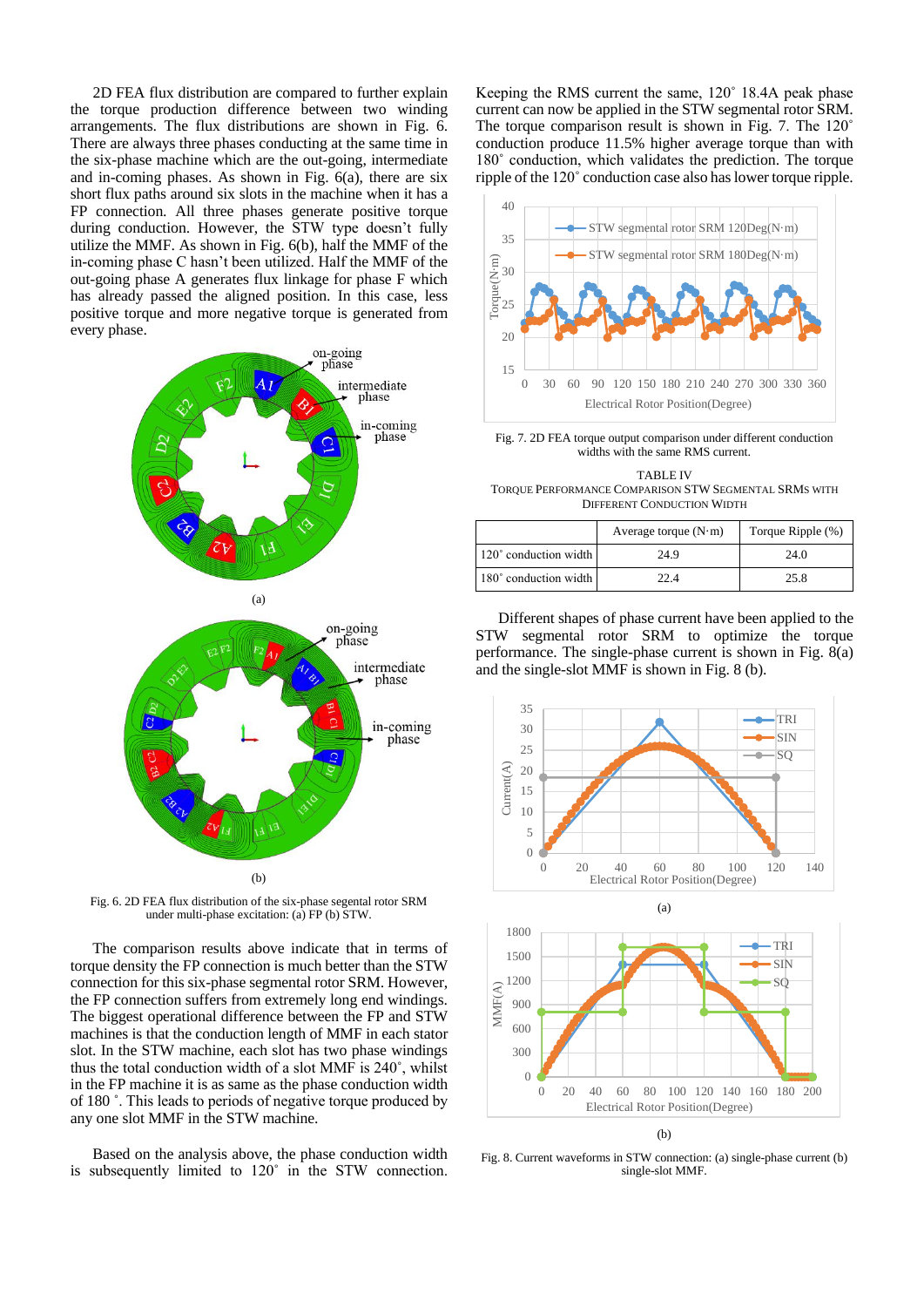The torque waveforms and comparisons are shown in [Fig.](#page-4-0)  [9](#page-4-0) and Table V. The three torque waveforms are very similar. The sinusoidal current produces 1.5% higher average torque than the square waveform and 1.1% higher average torque than the triangular waveforms. The square shaped current produces the lowest torque ripple.



<span id="page-4-0"></span>Fig. 9. 2D FEA torque output comparison under different current excitation in STW connetion.

TABLE V TORQUE COMPARISONS OF STW CONNECTED SEGMENTAL ROTOR SRMS UNDER DIFFERENT CURRENT EXCITATION

|                              | Average torque $(N \cdot m)$ | Torque Ripple (%) |
|------------------------------|------------------------------|-------------------|
| 120° conduction<br>width TRI | 25.1                         | 31.2              |
| 120° conduction<br>width SIN | 25.3                         | 34.7              |
| 120° conduction<br>width SO  | 25.0                         | 24.0              |

Table VI and Table VII compare the performance of two SRMs at different operating speeds. At 200 r/min, when the segmental rotor SRM is excited by a 120˚ 18.4A peak square waveform of current, it produces 9.1% higher average torque than the conventional SRM. With the same RMS current, the segmental rotor SRM has lower copper loss and core loss, thus higher efficiency can be achieved.

#### TABLE VI

PERFORMANCE COMPARISON BETWEEN CONVENTIONAL AND STW CONNECTED SEGMENTAL SRMS AT 200 R/MIN UNDER CURRENT CONTROL

|                            | <b>Toothed rotor SRM</b> | Segmental rotor SRM |
|----------------------------|--------------------------|---------------------|
| Active mass (kg)           | 18.23                    | 15.05               |
| Torque $(N \cdot m)$       | 23.2                     | 25.3                |
| P COPPER (W)               | 236                      | 209                 |
| P CORE (W)                 | 24.4                     | 5.8                 |
| Efficiency $(\% )$         | 46.4                     | 59.5                |
| Power to mass ratio (W/kg) | 133.3                    | 176                 |

At 4000 r/min, SRMs are under voltage control and the core loss dominates the efficiency. The Type1 winding configuration which has been discussed in [11] is compared with the segmental rotor SRM here. These two machines both have only short flux paths. When pproducing the same torque,

the segmental machine has much less rotor core loss which result from very short rotor flux paths [\(Fig. 10\(](#page-4-1)b)).

| TABLE VII                                            |  |
|------------------------------------------------------|--|
| PERFORMANCE COMPARISON BETWEEN CONVENTIONAL AND STW  |  |
| CONNECTED SEGMENTAL SRMS AT 4000 R/MIN UNDER VOLTAGE |  |
| CONTROL                                              |  |

|                            | <b>Toothed rotor SRM</b> | Segmental rotor SRM |
|----------------------------|--------------------------|---------------------|
| Torque $(N \cdot m)$       | 9.7                      | 9.8                 |
| P COPPER (W)               | 78                       | 66                  |
| P_STATOR_CORE (W)          | 115                      | 119                 |
| P_ROTOR_CORE(W)            | 68                       | 25                  |
| Efficiency (%)             | 94.0                     | 95.1                |
| Power to mass ratio (W/kg) | 222.8                    | 2.72.7              |



(b)

<span id="page-4-1"></span>Fig. 10. Flux distrubution: (a) conventional toothed rotor SRM (b) segmental rotor SRM.

#### IV. CONCLUSION

This paper investigates and compares the performance of a six-phase segmental rotor SRM with a six-phase conventional toothed rotor SRM. Both fully pitched and single tooth winding configurations are discussed. A fully pitched winding configured segmental rotor SRM produces much greater average torque than the conventional SRM, but suffers from very long end windings. The single tooth winding configured segmental rotor SRM can produce 9.1% higher average torque with optimized magnetization current. Since segmental rotor SRMs have no rotor core back on the rotor